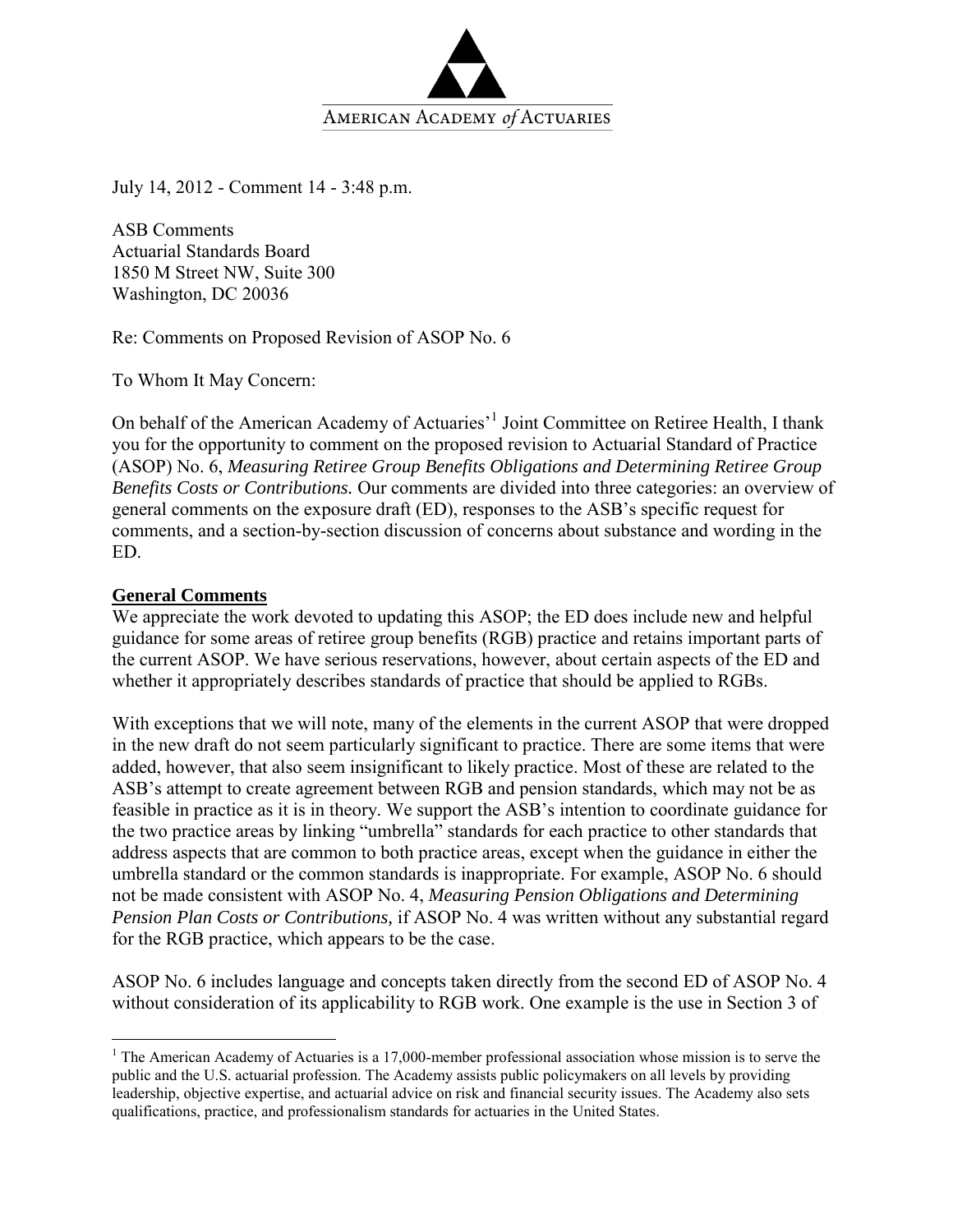terms such as "accrued" or "vested"—use of these terms in the RGB area is inappropriate and should be removed from the ED. While including some concepts/language from ASOP No. 4 may not result in poor specific guidance, it may dilute the overall guidance by focusing on practices that are irrelevant to a majority of RGB-specific assignments. Many of these items are of limited relevance in RGB actuarial practice and, thus do not deserve as much attention in RGB work and in this ASOP. Inclusion of these items may mislead individuals, inside and outside the profession, who are interested in guidelines and practice standards. We strongly encourage substantial modifications in the ASOP No. 6 ED to remove the overreliance on language and concepts from ASOP No. 4.

We are concerned that since the 2001 adoption of the current ASOP No. 6, which references other ASOPs, several pension standards have been written and rewritten with little consideration of the assumptions and methods appropriate to long-term projections of health and other group benefits. In addition, a standard that did have relevance for RGB practice, ASOP No. 31 (*Documentation in Health Benefit Plan Ratemaking)*, was repealed, but none of its useful material has been incorporated in the current ED. It would be inappropriate if the standard for RGB suggests a work product be more balanced toward pension practice than the work actually is or should be.

Finally, the ED has two sections labeled "Background"—one in the introduction from the subcommittee and one in the Appendix. We suggest a consolidation, possibly including the Section 3.1 "Overview," since there is some redundancy among the three. In addition, the background section should explain briefly why Actuarial Compliance Guideline (ACG) No. 3 and ASOP No. 31 were repealed.

The background section in the introductory letter states that practice has evolved since the last update in 2001. While this is true (since most actuarial practice evolves), there is no further indication of what that evolution has been and whether this evolution was significant enough to cause a rewrite of ASOP No. 6. The rest of the paragraph, however, is devoted to the likely reason the update was undertaken—revisions to pension standards. Having recently reviewed the revisions of ASOP Nos. 4 and 27, we see relatively little in those revisions that reflect any change in practice of RGB. There is mention that ASOP No. 4 is an umbrella standard and that No. 6 is to serve the same purpose, but no explanation is offered as to what this means. We understand that the ASB would like ASOP No. 6 to touch briefly on some topics that are covered in ASOP Nos. 27, 35, and 44 and then have the RGB practitioner reference those standards for guidance. This is not explained in ASOP No. 6, however. An explanation of why an RGB practitioner would be held to a standard written for pension practitioners could be useful, particularly since the revision to the pension standards was accomplished without any designated input from RGB practitioners. As seen in the exposure draft of No. 27 issued earlier in 2012, the revisions show discontinuities with RGB work that need to be addressed before No. 27 and the others provide clear guidance for RGB work.

## **Responses to Request for Comments**

The ASB requests comments on five specific aspects of the proposed changes to ASOP No. 6. Our comments are as follows: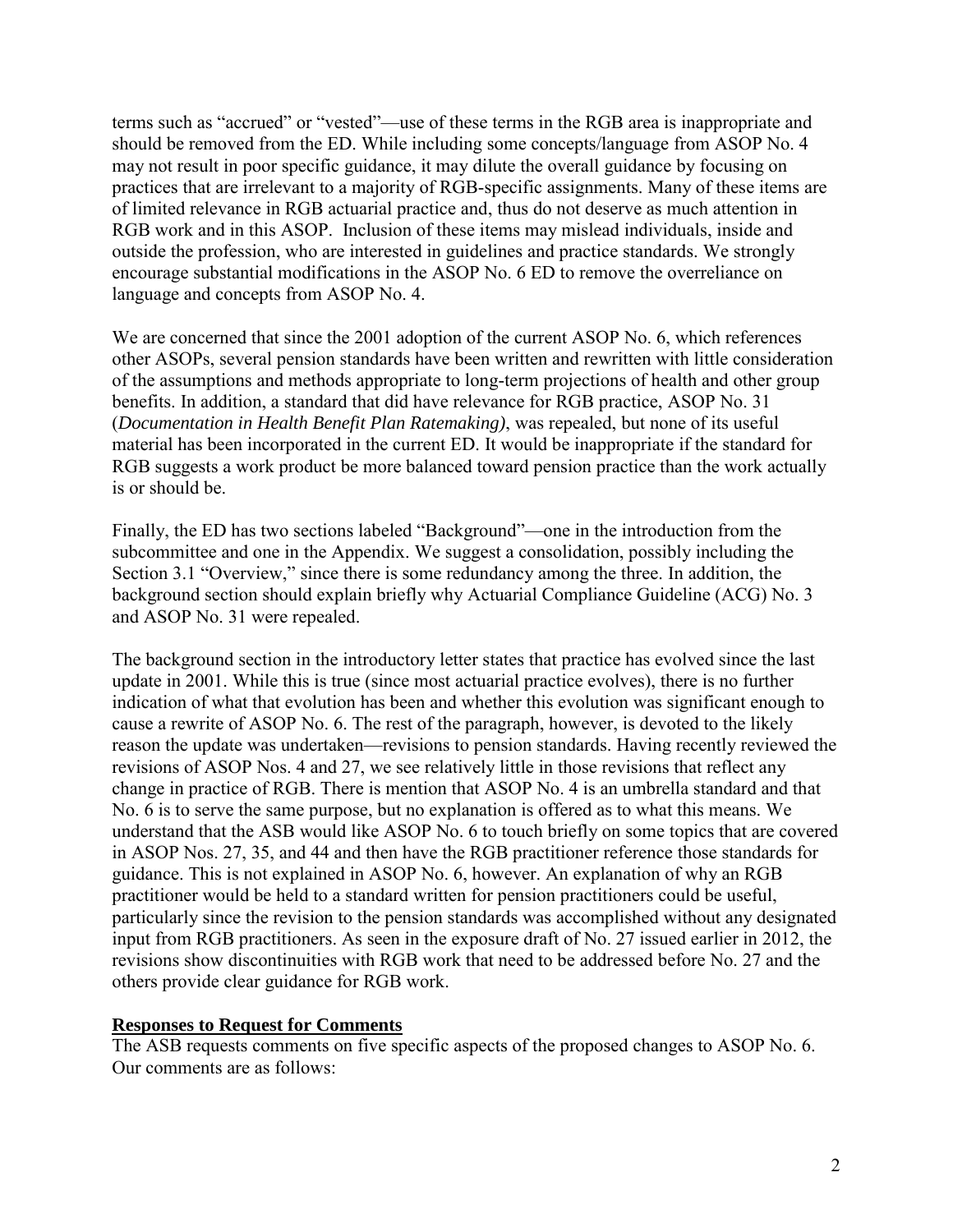- 1. *Is the level of guidance and educational content appropriate?* The level of guidance and educational content is not balanced. The material added to the ED is largely not applicable to the RGB work that practicing actuaries engage in. On the other hand, assumed per capita health care costs, an area of major concern, has been clarified and more attention could be directed to this area.
- 2. *Is the distinction among retiree group benefits plan, benefit plan, and optional benefits helpful to the actuary or not? Could it be further clarified?* We support the proposal to distinguish among the types of "plan." There could be further clarification of language and the intent of the distinction. This is discussed in more detail later.
- 3. *Is the revised guidance regarding the use of the "community-rated concept" appropriate? Are there any challenges that an actuary could encounter in deriving agespecific claims costs for employers participating in fully pooled health plans covering active participants and retirees? For those respondents who can do so, please provide specific examples of any challenges encountered in obtaining information from manager of pooled health plans.* While the guidance regarding community rates is useful, the availability of age-specific data from plan managers is unlikely to be as universal as the ED implies. For this reason, further clarification is needed. We suggest an approach later in this letter that may be more effective in directing guidance that meets the larger goal of understanding the long-term cost of a retiree health benefit.
- 4. *Are the changes made to the standard to make it consistent with ASOP No. 4 appropriate?* Many of the changes to the current ASOP No. 6 to make it consistent with the proposed ASOP No. 4 are not appropriate or necessary, and given the added volume of text, could be a distraction to the more critical points covered by the current ASOP No. 6. This suggests that the applicability of ASOP No. 4 concepts to RGB may be less relevant than the ASB thought—or that ASOP No. 4 concepts need to be revised to make them more universal. We observe that prominent concerns regarding pension practice may not be of great concern in RGB practice and vice versa. For example, one professional concern among pension practitioners in recent years has been inadequate sponsor-contribution allocations (to meet long-term funding targets). RGB practitioners generally do not have this concern, since many plans are not funded in advance. Rather, they have the professional concern that payment levels to beneficiaries are not properly analyzed in determining the basis of long-term projections, which does not seem to be a concern addressed in ASOP No. 4.
- 5. *Are there any other areas in which the guidance should be revised?* There are some other areas in which guidance should be revised. Some of these may be related to the consistency problem between ASOP Nos. 4 and 6 noted above. Distinctions may be needed among use of the terms "member," "participant," and "retiree," as well as "contribution of retirees" versus "contribution of sponsors." The use of the term "contributions" in the title seems to incorporate into this standard some unintended actuarial practices. Clarification is needed to exclude short-term pricing of employee premium contributions. If an actuary advising on the amount of money that should be contributed the following year by employees and retirees reads the ED title and scope, he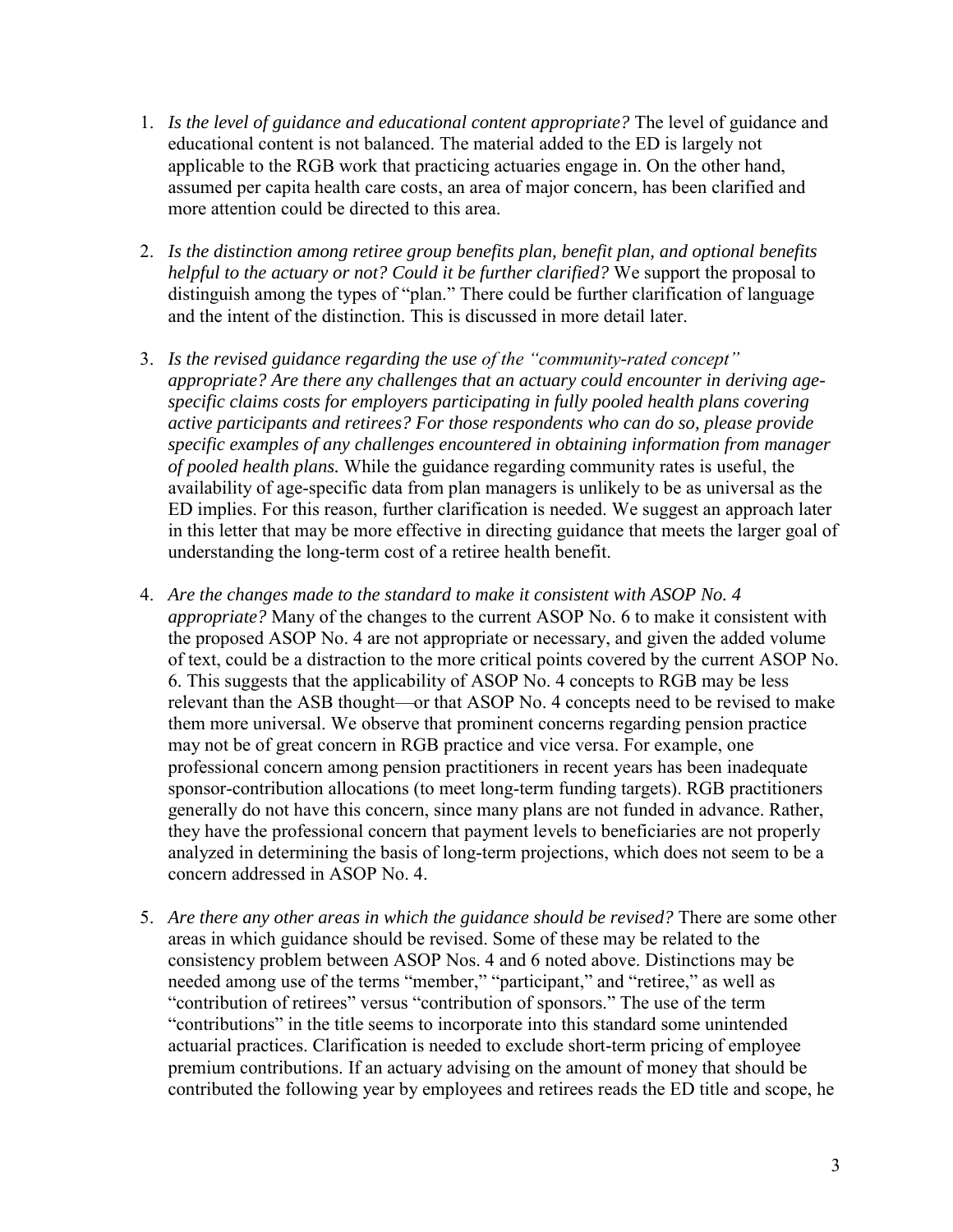or she would not necessarily recognize that the standard is not intended to apply to such short-term projects. We have similar concerns about some shorter-term assignments that are mentioned in the Appendix with the implication that they are covered in the standard. Since RGB likely will be an area of significant change for some time, erring on the side of more-than-sufficient guidance would facilitate educational needs for potential growth in this practice area. But we are concerned that the ASB not overreach with this one standard.

#### **Section-by-Section Comments**

# **Section 1. Purpose, Scope, Cross References, and Effective Date**

#### *1.1 Purpose*

The opening paragraph of the standard should define the purpose of this standard accurately; we question whether that has been achieved. The first sentence currently reinforces the title of the ASOP and states that the ASOP provides guidance when "determining costs or contributions for" RGB plans. But we question whether this ASOP is intended to provide guidance to an actuary who is asked, by an employer offering health coverage, to determine the contribution amount for the following year by employees and retirees. The likely request from the client is "What will be the cost of our plan next year, and how much do the retirees need to contribute?" The actuary responding to that very common request may be misled in looking to this ASOP for professional guidance—as will a person outside the profession seeking to understand actuarial practice in this area. In short, while reading the title and purpose of this ASOP could imply that this is the appropriate standard in this area, it is not.

This is a problem that recurs throughout the ED—that is, the use of language from pension practice as if the meaning in RGB practice is the same. This has not been an issue in previous versions of ASOP No. 6. The problem may arise this time from a reliance on pension-specific terminology in this ED. This is evident in the definition of terms such as "cost" and "contribution" in a manner that is similar to usage in pension practice but inappropriate or less clear to health or life practitioners. This view is detrimental to the integrity of the RGB practice area and the actuarial profession. Inclusion of terms familiar to actuaries practicing in a different area, but with a different meaning in RGB and health insurance practice, may result in misguidance and poor practice.

In contrast to the concise but targeted purpose of the current ASOP No. 6, the description of the purpose in the ED speaks to what the ASOP is attempting to do but does not describe a purpose of the standard, which is especially needed given the potential confusion from the title and initial sentence. The use of the words "specific," "broader," and "all" are without particular relevance to the purpose and appear to be placed here to track with language of ASOP No. 4. This is not helpful in improving or ensuring quality in RGB work and also may reflect negatively on pension work. Even if the background section of the cover letter can state more fully the relation of pension standards and this standard, this opening section is another place to add clarity about that connection.

The last sentences of Section 1.1 in ASOPs No. 4 and No. 6 are different in that No. 4 refers to "a plan" while No. 6 refers to "a RGB plan." The inference that a standard addressing a plan of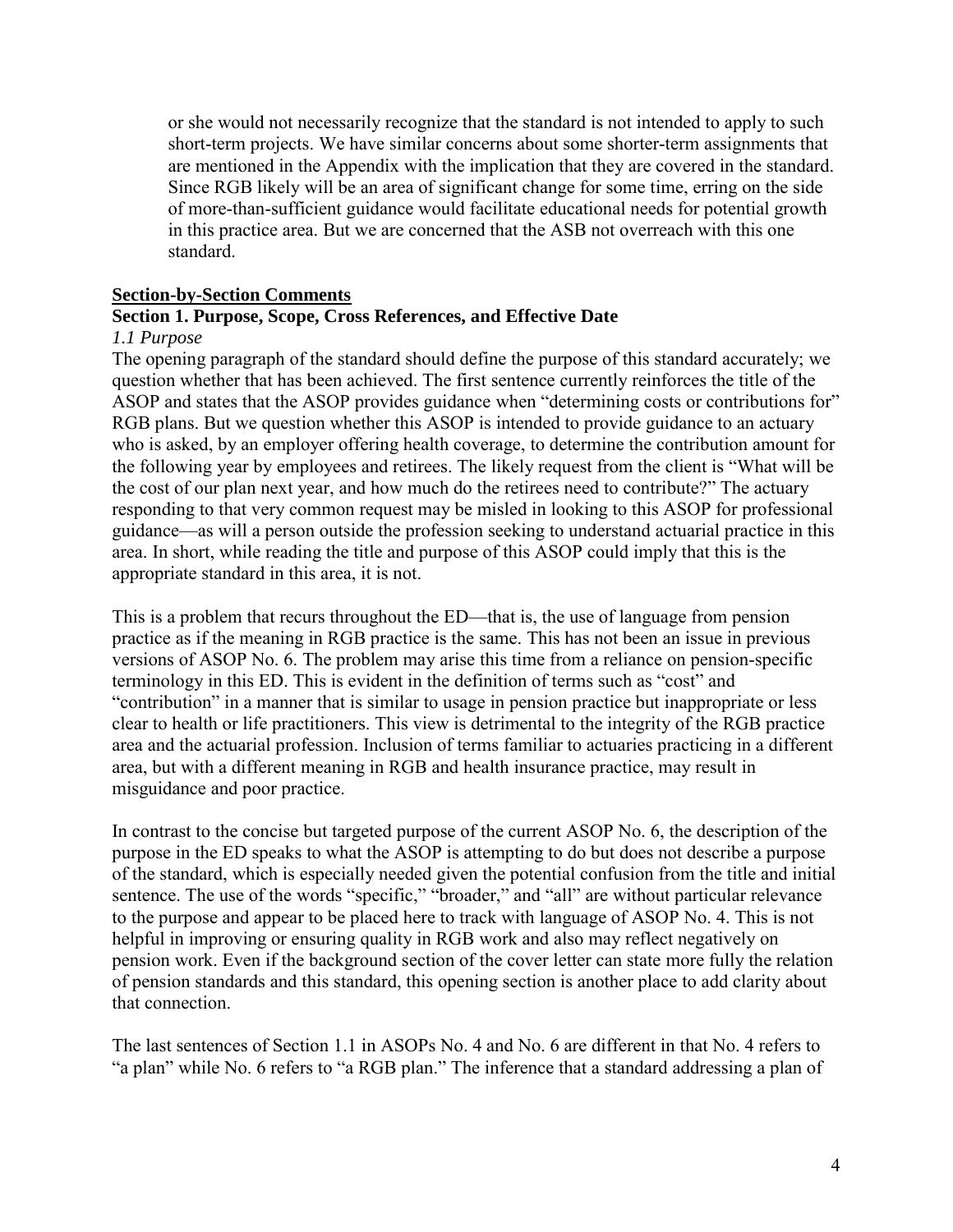benefits must be addressing a pension plan should be avoided by the ASB if Nos. 4 and 6 are both to be regarded as "umbrella" standards.

# *1.2 Scope*

Inappropriate transference of ASOP No. 4 language continues in this section, with less significant aspects of RGB valuations given more prominence than is warranted. Few actuarial assignments involve determining RGB funded status, solvency assessments, market measurements, or assigning contributions to time periods. (The confusion in this standard about "contributions" is covered elsewhere in this letter.) In Subsection 1.2.d, the ASOP No. 4 language is supplemented by a clause that adds to the confusion as to whether determining oneyear retiree contributions are within the scope of this ASOP.

Of equal or more importance, the ASB should reconsider use of ASOP No. 4 language here, since the current ASOP No. 6 standard more accurately defines the necessary scope of the standard of practice.

# *1.4 Effective Date*

This section includes language concerning roll-forwards that is not used in ASOP No. 4. This difference would seem to be sanctioning roll-forwards in RGB that are not appropriate.

# **Section 2. Definitions**

There are more defined terms in this ED (39) than in the current ASOP (19), presumably to coordinate more closely with the proposed ASOP No. 4. Including pension-only terminology in a proposed ASOP for RGB may create some confusion. We suggest the ASB consider paring down the number of pension-only terms in this ED.

Each term is capitalized when defined in Section 2, but not when used in other parts of the ED. Capitalizing each defined term throughout the ED would help remind actuaries that the term is a specifically defined term in the ED, rather than merely being a commonly used term open to interpretation by the actuary. Given the greater number of defined terms in ASOP No. 6 (39) compared to those in ASOP No. 4 (21), it would provide clarity if the defined terms were capitalized throughout.

# *2.9 Benefit Plan* (in connection with Definition 2.8, 2.34, and 2.35)

The distinction between RGB plans and optional benefits needs further clarification. The term "benefit plan" is commonly used in a variety of ways, among actuaries as well as others dealing with the documents and benefit provisions involved with RGBs. It is quite possible to hear a sentence such as, "We have a retiree health plan that includes medical plans with several plan options." Such a sentence makes perfect sense and yet gives no indication at all of how the word "plan" may be used in the sentences that follow. The distinction among the three identified is important, if only for the purposes of clarification in this standard.

We encourage the ASB to go further in defining a distinction between a sponsor's designation of retirement eligibility for benefits and the particular arrangements available in an enrollment period. As we understand the ED, the former is a "Retiree Group Benefits Plan" and the latter is a "Benefit Plan." We note, however, that there are instances in the ED in which "a plan" or "the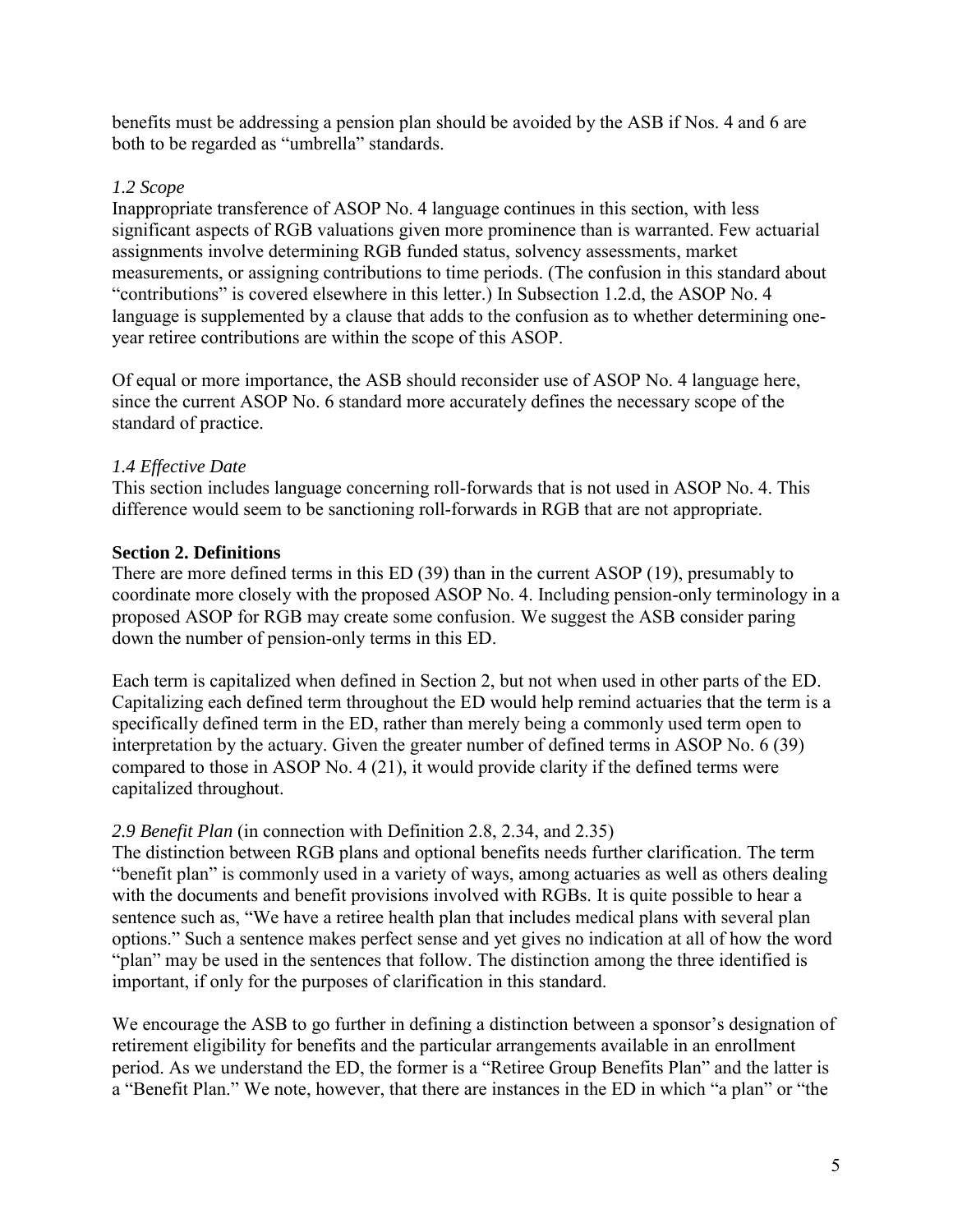plan" is mentioned without clear reference to which of these two are meant. This is inevitable and can be prevented only by changing one of the two to exclude the word "plan." We suggest the use of "Retiree Group Benefit Program" to designate what the ED terms "Retiree Group Benefits Plan." We realize that "program" may not be widely used today, but we believe that it will be less confusing for those reading the ASOP than to use "benefit(s) plan" twice. While on the retirement income side, most speak of defined benefit (DB) plans or defined contribution (DC) plans, there are few retirement plans *within* the retirement income plans. In health benefits, there are health plans within retirement plans. There is the possibility of a switch of plans once a year or more in both active and retirement years. To us, the word "program" suggests the overall administration of the retirement promise to the beneficiary, within which various plan coverage and options might be changed periodically.

The need to match language with the pension standard has little upside here. We realize this small change will ripple through the document, from the beginning title to items in the Appendix, but the language distinction proposed in the ED is not strong enough to establish the distinction. The sentence above then might read, "We have a retiree health program that includes medical, dental and vision coverage, with the medical plans having several benefit options."

It may be helpful to consider the Retiree Group Benefits Program as including Benefit Options as defined in Section 2.8 (i.e., choices between types of medical plans—to the extent choices are offered—as well as options to choose additional coverages: for example, contributory dental). The Retiree Group Benefit Plan might be defined to include a particular type of benefit (e.g., medical) in which a contribution structure for retirees could be established to cover the specific benefits provided under that plan. Eligibility rules also might distinguish the Retiree Group Benefit Program.

If the ASB does not adopt this suggestion, it should check the standard carefully to avoid the use of the word "plan" in cases in which it is not immediately clear which of the two plans are being referenced. It also would be helpful to comment somewhere about the distinctions being made in the ASOP and the relation to everyday use of "plan," which often will not conform to the ASOP use.

# *2.12 Contribution*

This new definition is the opposite of the term "Contributions" that was used in the 2001 version of ASOP No. 6. The definition is now refers to potential contributions made by the plan sponsor to pre-fund the plan, rather than contributions made by plan participants. Since the definition now refers to potential prefunding contributions by the plan sponsor, there should be some clarification as to the context. Defining this term as "Funding Contribution" or "Sponsor Funding Contribution" may eliminate this potential confusion. Many retiree group benefits plans are not prefunded so clarification would be helpful.

# *2.13 Contribution Allocation Procedure*

The first sentence uses "prefunding" with no hyphenation. Elsewhere, it is hyphenated.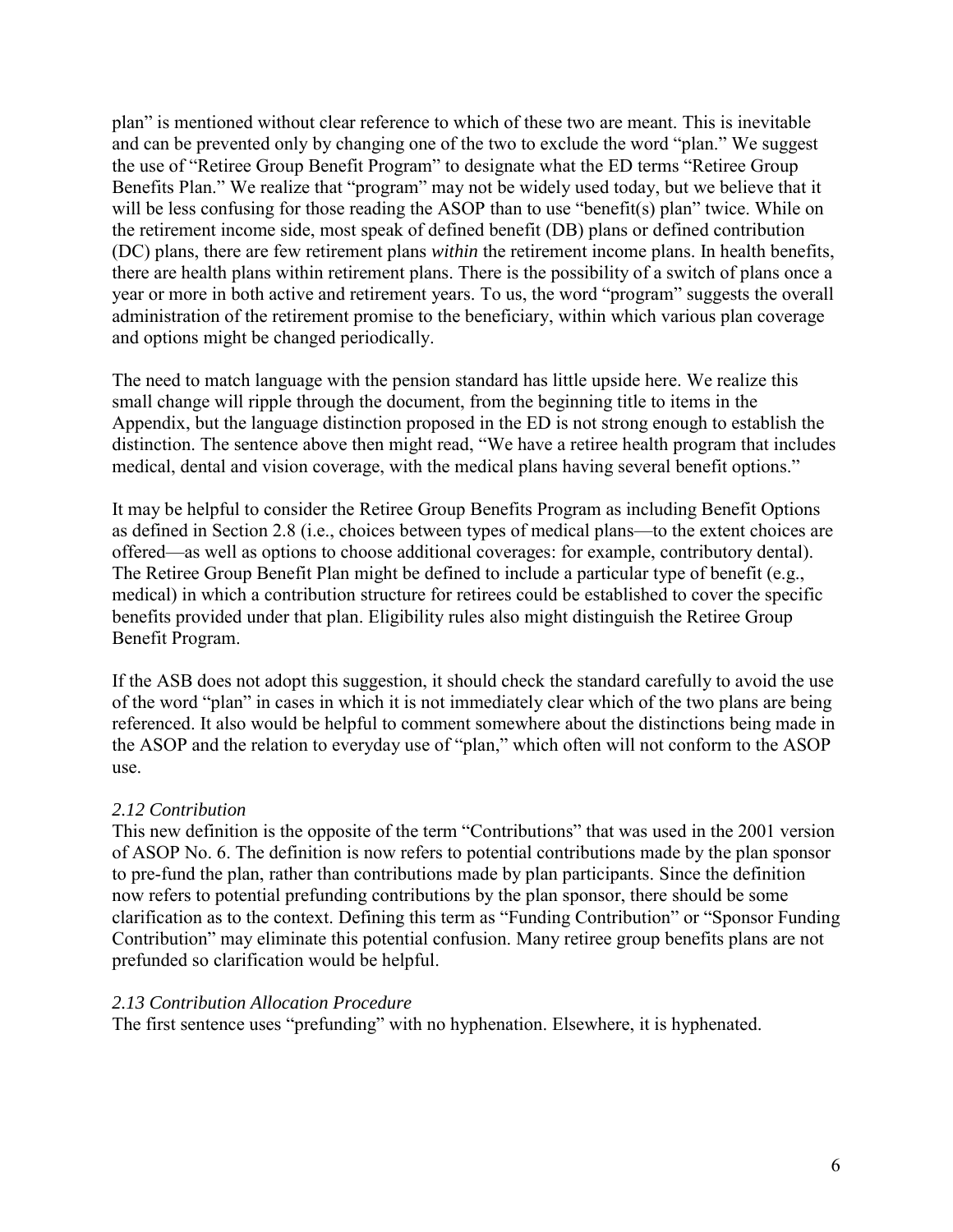## *2.17 Covered Population*

The last sentence of 2.17 could be expanded by adding the words "and assumed dependents, if eligible for coverage." Note that the definition of "Contingent Participant" in 2.11 is not explicit on the point that the participant's coverage also might lead to additional covered dependents.

## *2.18 Dedicated Assets*

This definition might be amended to include, after the four examples, a sentence that reads: "Monies that have been approved, in a transparent forum, by the entity providing retiree group benefits, to be used to offset the obligation for retiree group benefits, may be considered dedicated assets."

## *2.19 Dependents*

The language in the ED is sufficient to suggest inclusion of all dependents and is an improvement over the separate definitions of spouses and dependents that were provided in the current ASOP 6. The change to use the term "Surviving Dependent" (Section 2.38) is similarly sufficient.

# *2.20 Fully Funded*

This definition does not seem necessary. The only place it is used is in the Disclosure section. Since it is not discussed in Section 3, why is it documented? It seems, once again, to have been added because of ASOP No. 4 and does not appear to be needed for RGB valuations. We suggest deleting this definition (or at least clarifying the requirements of what disclosures would be needed in situations in which the plan is prefunded).

### *2.21 Funded Status*

This definition is not pertinent to retiree RGB valuations. The specific disclosure requirements referred to in this definition are foreign to RGB valuations. We suggest deleting this definition as well as the disclosure requirements.

### *2.23 Measurement Date*

We suggest removing the parenthetical phrase.

### *2.24 Measurement Period*

We suggest modifying the end of the last sentence to read, "The period often ends at the time the last participant is expected to receive the final benefit."

### *2.25 Medicare Integration*

A fourth way private plans are managed with Medicare might be discussed separately in this section, possibly as a short paragraph after the discussion of the three Medicare integration methods. Medicare Supplement plans (sometimes called "gap-fillers") could be considered, since these plans (such as the standard 10 Medicare Supplement plans) do enhance coverage in the Medicare years. We also note that, in this section and often throughout the standard, the term "health plan" appears but it has not been defined.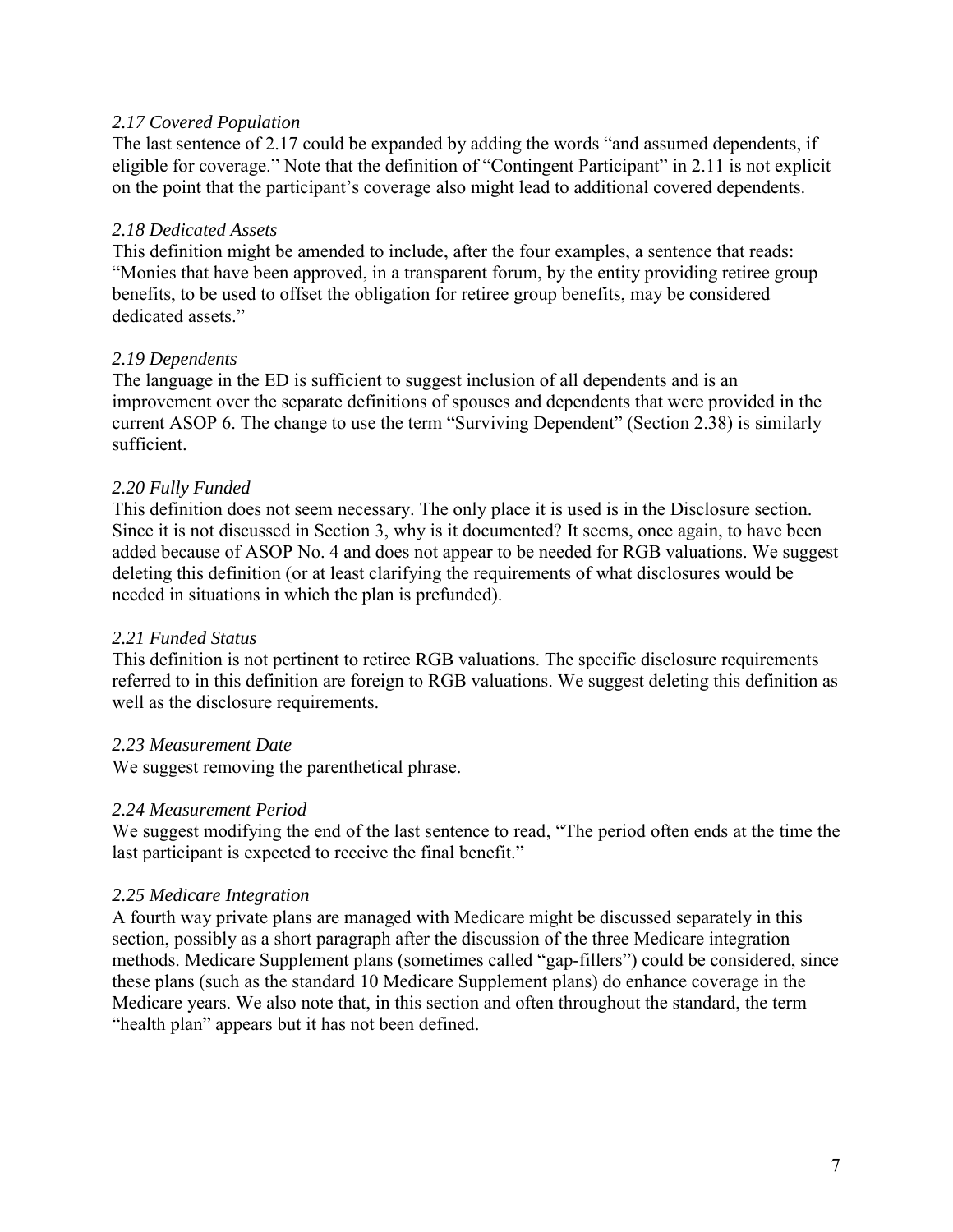## *2.31 Premium*

The emphasis on risk-bearing would seem to exclude administrative-services-only rates, which is then contradicted by language in the Appendix about "premium rates." A reconciliation of the language around "cost," "premium," and "rate" is needed.

## *2.39 Trend*

The definition of "Trend" is not fully consistent with Sections 3.7.1(b) and 3.12.1(a). The definition in this section refers to per capita expected benefit payments, which is not defined elsewhere. In contrast, the definition of "Trend" in the current ASOP No. 6 refers to the rate of change, over time, of the per capita health care rates. There are no cross references to other sections for further discussion. There also is no mention of whether these expected benefit payments are equivalent to per capita claims costs (gross claims), claims costs net of other provider payments (e.g., Medicare), or whether they are only the share of benefits that the plan sponsor would be paying. Section 3.7.1 refers to the differences between gross and net claims, as well as whether they are on a paid or incurred basis. Section 3.12.1(a) discusses the "Health Care Cost Trend Rate" as the increase in per capita health cost rates over time. There needs to be some consistency among these three sections or, if intended to be different, some distinction of these terms.

### **Section 3. Analysis of Issues and Recommended Practices**

We recommend Section 3 be ordered or categorized differently, to reflect the order of considerations and steps made in actual practice. We noted earlier that imposing language from ASOP No. 4 on this ASOP has some negative effects in terms of the substance of the guidance. Here we will note that using No. 4 as an organizing principle also has its drawbacks in terms of length of standard and flow of concepts.

That the length of the standard is a problem can be stated quantitatively in a comparison of Section 3 as seen in three different ASOPs. While the current ASOP No. 6 has just 14 primary subsections and covers 20 pages, the ED for No. 6 proposes 23 subsections over 28 pages. In further contrast, the ED for ASOP No. 4 has 16 primary subsections covered in only 11 pages. Thus, the ASB is positing No. 6 as an umbrella standard that will refer to all the same standards as No. 4, but No. 6 is twice as long. While quantity may not reflect quality or importance, the effectiveness of any standard is diminished by adding pages of marginally relevant material.

Despite its length, the ED covers few new and upcoming changes facing RGB practitioners since the current ASOP No. 6 was written. The Appendix may be a more appropriate place for coverage but these would include complexities coming out of new federal legislation and changes to Medicare (Medicare Modernization Act, Employer Group Waiver Plan, trending of zero-premium Medicare Advantage plans), Governmental Accounting Standards 43/45, and the SOA long-term trend model.

The other general drawback we will note is the organization of Section 3. In the current ASOP No. 6, there is an orderly progression of subsections that reflect how an actuary would proceed with a valuation, starting with understanding the plan provisions and the people covered. There are several problems with the flow of concepts in Section 3 in the ED.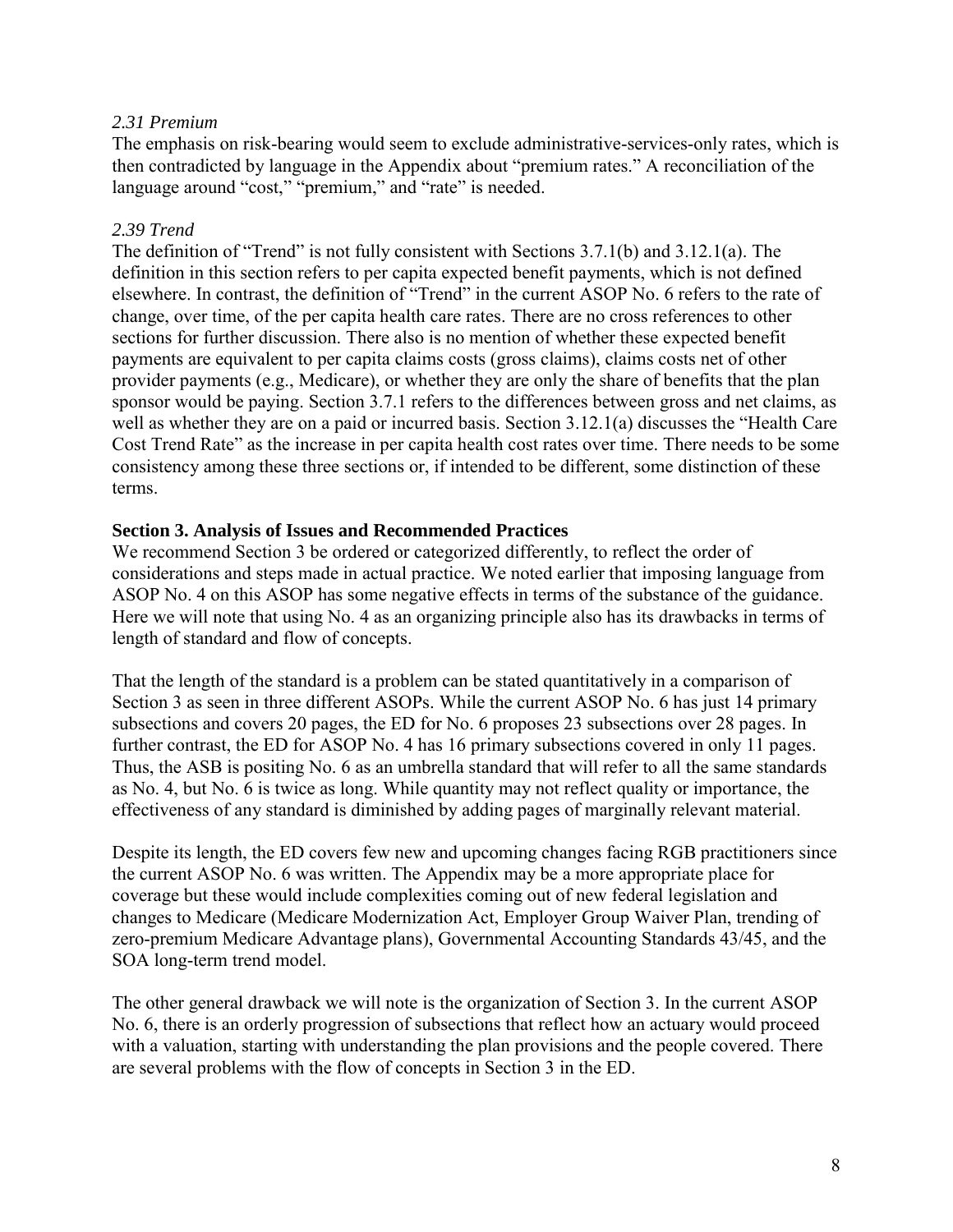## *3.1 Overview*

This section shares some similarities with the two background sections. The title for Section 3 is "Analysis of Issues and Recommended Practices," but the content of 3.1 has little to do with it. We believe that the main reason for the content being placed in Section 3.1, as opposed to elsewhere, is to mirror ASOP No. 4. As a result, the current ASOP No. 6 provides greater value to the practitioner than the language proposed in this ED. Eliminating Section 3.1 and moving any relevant content to a single background section will improve an actuary's understanding of the standard.

On the subject of the content of Section 3.1, the third paragraph regarding other ASOPs is long and ends awkwardly with the phrase "not specifically addressed in this standard." While this paragraph generally follows the language in ASOP No. 4, No. 4 does not contain that last phrase. The addition is presumably necessary because ASOP No. 6 contains guidance on actuarial assumptions that probably should be in ASOP Nos. 27 and 35 if those ASOPs are under the umbrella of No. 6. But they are not in ASOP Nos. 27 or 35, they are in No. 6. When reference is made to Nos. 27 and 35, modifying language must be added. If ASOP No. 6 is intended to be an umbrella standard, Nos. 27 and 35 should be amended to include all economic and noneconomic assumptions relevant to RGB—or at least amended to acknowledge that they do not include those relevant assumptions. While the titles of ASOP Nos. 27 and 35 explicitly mention pension obligations, the scope of Nos. 27 and 35 also covers post-retirement obligations. As recommended in our comment letter on ASOP No. 27, the titles should be changed so that other post-retirement benefits are included specifically. Along the same lines, at some appropriate place in ASOP No. 6, it should be made clear either that ASOP No. 6 governs ASOP No. 4 in matters other than pensions or that No. 4 provides no guidance in RGBs.

# *3.2 General Procedures*

This section includes many elements of little relevance to RGB. The inclusion of this section disrupts the flow of concepts. which may confuse the reader. There are 17 procedures (a through q) listed in Section 3.2, but, for most assignments relevant to this RGB ASOP, 80 percent of the actuarial work will involve the three subsets of procedure (c). Almost all of an actuary's time will be spent on (d), (g), and (p). The attention devoted in this ED to items applicable to pension work with only marginal applicability to RGB practice has the effect of watering down the practice standard for RGB work. At the same time it possibly misleads observers, inside the profession as well as outside, as to the items the actuary should address. We are concerned that this standard may cause an actuary to follow practices that do not represent good practice.

# *3.3 Purpose of Measurement*

This is another instance of reference to procedures rarely relevant to RGB practice. Benefit plan settlements, funded status assessments, market value assessments, evaluating benefit security, and comparisons among different plan sponsors are not common. While there is some merit in mentioning them in the ASOP, it would be misleading to focus so much attention on them in this section. This also might be another place to note that the purpose of the standard is not to provide guidance for one-year calculations of participant costs and contributions.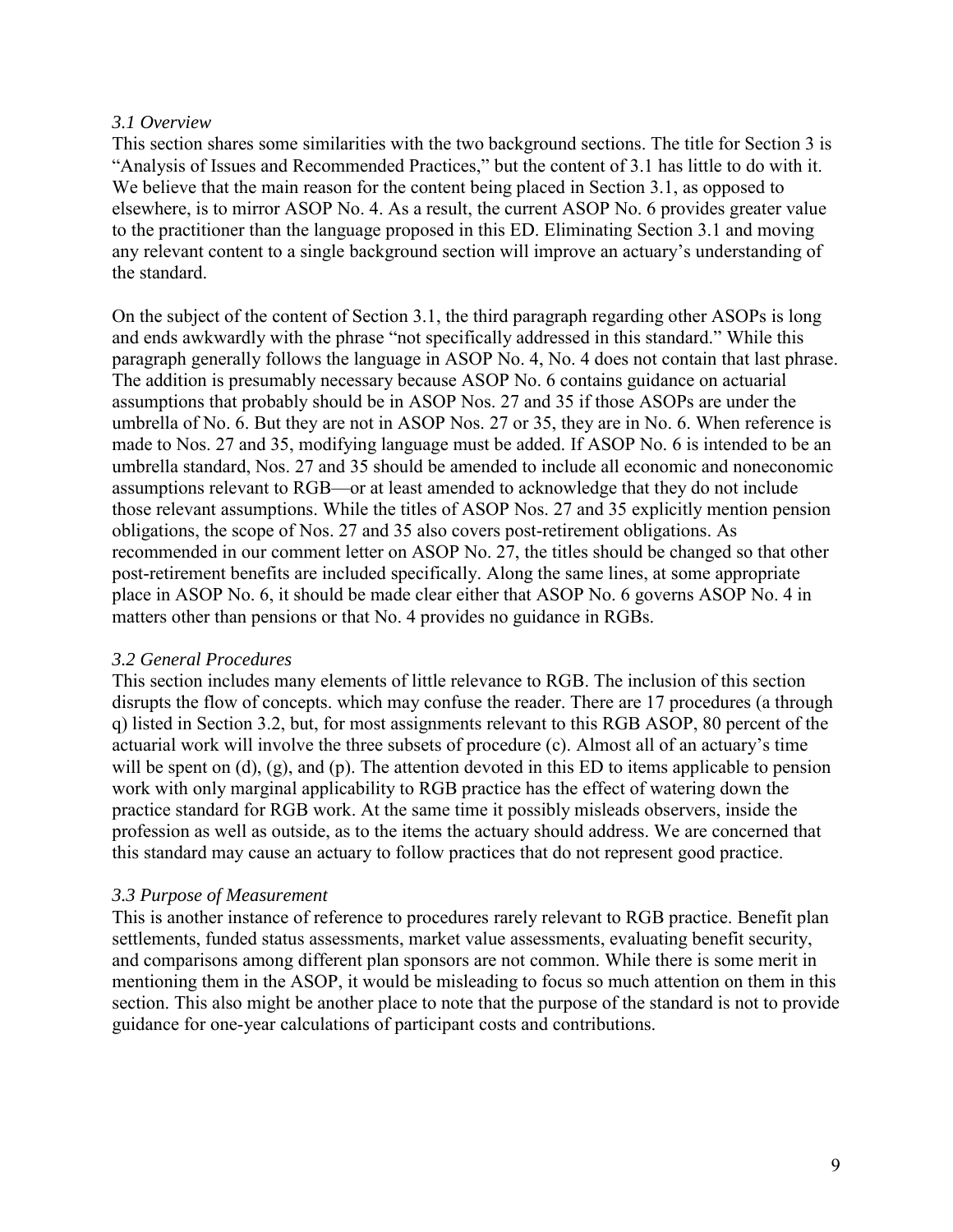## *3.3.3 Risk or Uncertainty*

This section may need more clarification. We note later that Section 3.12.4 states, in essence, that some items of high uncertainty (the indefinite continuation of the plan) should be regarded as certain. Is this consistent with Section 3.3.3?

# *3.5.1 (b) Components of the Modeled Retiree Group Benefits Plan (eligibility conditions)*  We recommend the words "date of hire or" be added before the word "service."

Guidance provided in Section 3.5.1(d)(4) regarding the actuary's considerations when the plan sponsor has incorporated caps on employer costs should be expanded. It should indicate that the actuary understands the plan sponsor's administrative process for ensuring adherence with the employer's cap on costs, as well as historic practice with respect to increases in the cap, if any, to ascertain the proper application of the cap for modeling (discussed further in Section 3.5.2(b)).

## *3.6 Modeling the Covered Population*

In Sections 3.6.1 (Census Data) and 3.6.3 (Contingent Participants), we recommend references be expanded to explicitly include non-retired former employees who may be eligible to elect coverage in the future. In 3.6.1 this can be accomplished by adding the words "or other former employees" after the word "retirees" in the last sentence. In Section 3.6.3, we recommend replacing the last sentence with the following text: "For example, the actuary may need to make a re-enrollment assumption in situations in which retirees or other former employees have opted out of medical coverage or deferred coverage at retirement or termination, but later may elect to resume or begin coverage."

# *3.6.4 Dependents and Surviving Dependents of Participants*

We recommend explicitly referencing disabled adult dependent children since costs may differ significantly. We suggest adding the words "including disabled adult dependent children" after the word "children" in the second sentence of the second paragraph.

# *3.6.7 Hypothetical Data*

We have serious concerns about the addition of this section. While we understand this language may have been added for parallel structure with ASOP No. 4, the term "hypothetical data" is not defined in ASOP No. 6 and there are no examples in the ASOP No. 6 ED explaining what "hypothetical data" may mean or what limits might be placed on it. (In the ASOP No. 4 ED, the text states that assumed demographic characteristics may be used for current or future participants in developing measurements when appropriate.)

For ASOP No. 6, we question the value that this section adds given the looseness of the text. We suggest this section be removed from the ED. If the ASB believes it is necessary to allow the actuary latitude to impute data, it may be best to allow for this under Section 3.18 (Approximations and Estimates) in which there is some reference to professional judgment and materiality.

### *3.7 Modeling Initial Per Capita Health Care Costs*

We note that early in this section the word "costs" has replaced the word "rates," which is used in the current ASOP. The reason is unclear since later in the section reference is made to "claims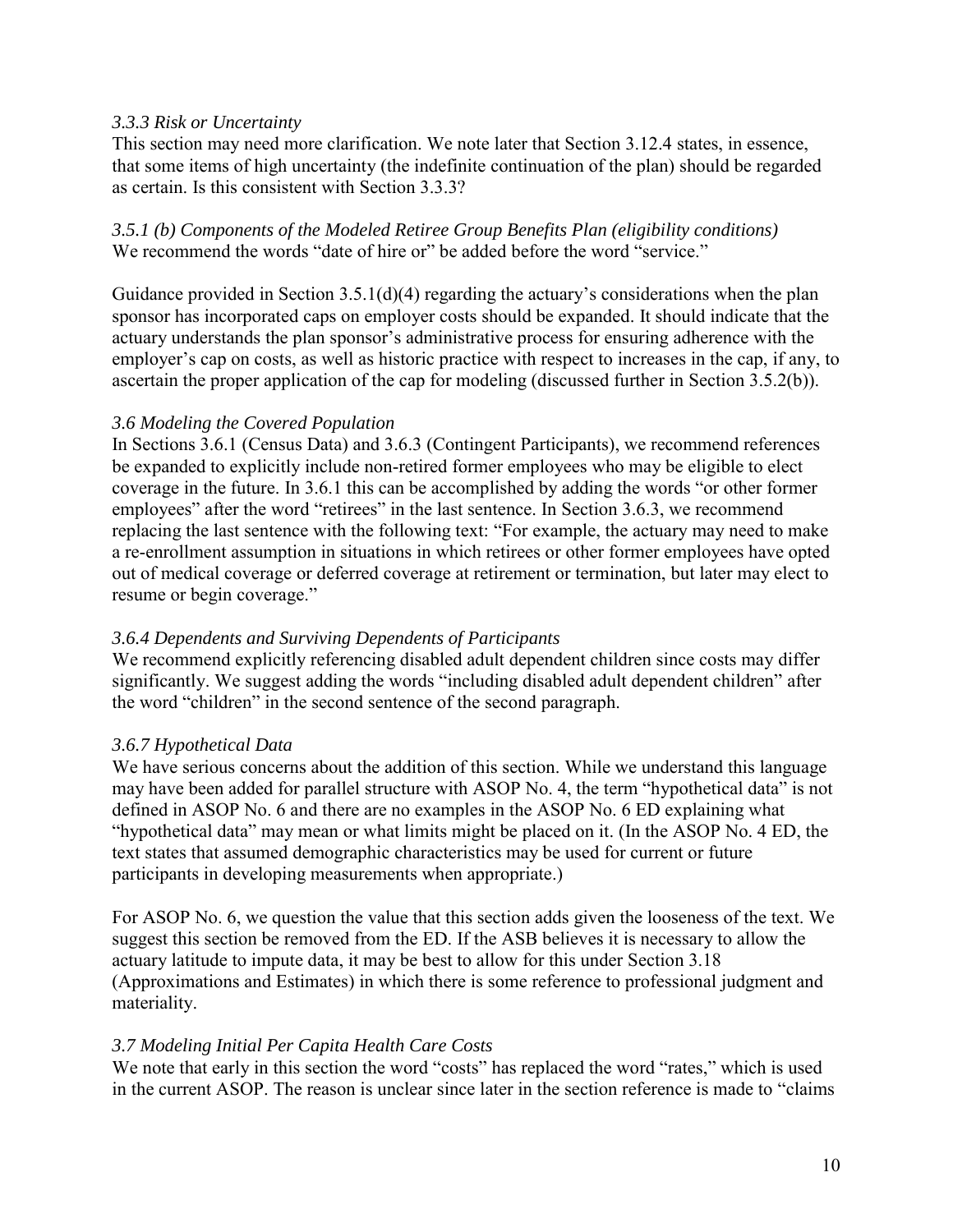rates," "premium rates," and "community rates." We would recommend including a rationale in the Background section. The word "cost" also seems to be used differently than the way it is used in the title of the ASOP and in the Definitions section—it is significantly different from the common usage of *per capita claim cost* to a definition that states "the portion of plan obligations assigned to a period for purposes other than funding." This is another example of imposing pension language on RGB.

Throughout Section 3.7 the term "health plan" is used. It has not been defined, although Section 2.9 uses many words besides "health" in defining "benefit plan." That would seem to be the appropriate place to use "health" and maybe distinguish between "health" and "medical," though the Background section is another avenue. To the extent that "health plan" is a concept that includes dental, vision, and other plans in addition to medical plans, the ASB should consider whether Section 3.7.6 on Medicare integration should refer to medical plans rather than health plans. With that said, the few changes made to the current ASOP in Sections 3.7.1 to 3.7.7 are appropriate. In Section 3.7.7, in the first paragraph, we suggest changing "benefit costs increase by age" to "benefit costs increase as age increases."

Section 3.7 includes a significant change from the current standard in the inclusion of 3.7.8— Pooled Health Plans (including Community Rated Plans). We appreciate the need for the change and the work that went into 3.7.8 in particular, but additional or different clarification is needed. We considered various approaches to the problem and want to mention one approach the ASB could consider.

It is preferable to use recent plan claim experience as a starting point for modeling future claim costs, with awareness of the effect of changes in plan provisions and population. The actuary responsible for making the measurement should have a good understanding of the claims experience and how it fits with the projection model. For a self-insured plan, this means the actuary must ask for the claims experience and be persistent if told it is not available in any detail. Under a fully insured plan, the actuary is even more likely to be told experience is unavailable and that he or she may have to settle for premium rates. The actuary then needs to determine if the premium rate is appropriate for the model being used in the measurement. Often there is a subsidy in such rates that cannot be sustained over the life of the program. This subsidy may or may not be under the sponsor's control. The plan sponsor may not want to acknowledge that the annual cost is greater than shown on a rate sheet—much less have the hidden subsidy measured over the life of the beneficiaries.

Section 3.7.8 provides some guidance on aspects of this problem. The standard could address this problem more directly (and it is a significant problem) than through a section on pooled or community-rated plans, the title of which has the potential to deflect attention from the subsidy issue and the claims experience behind the premium rate. Renaming the section along the lines of "Identification and Measurement of Hidden Subsides" might be a first step. A distinction might be made between self-insured plans and fully insured plans. We agree with the intent of the section; we suggest that the intent might be conveyed more effectively through a slightly different approach. If the terms "pooled" or "community-rated" are used, they should be defined in Section 2.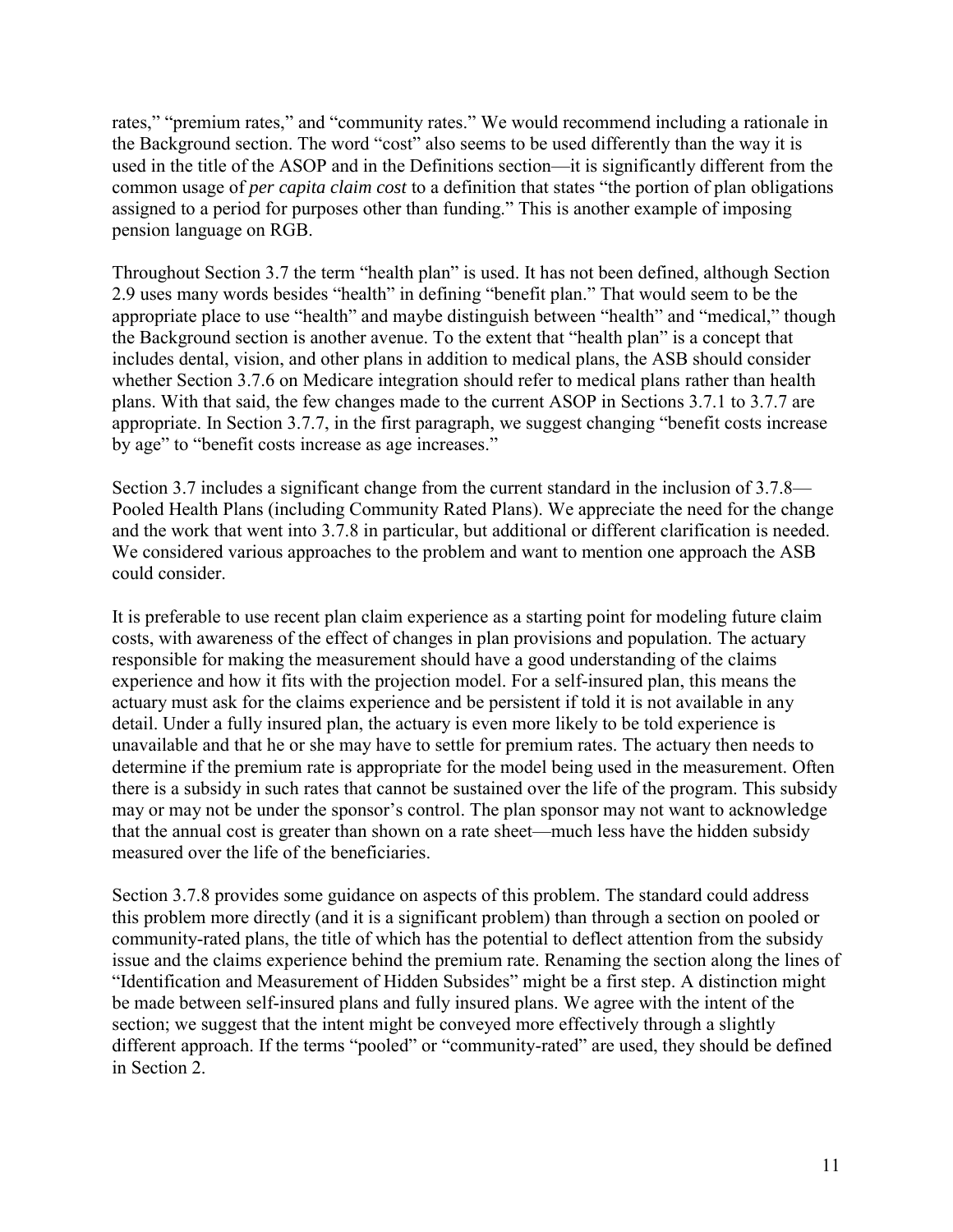We have some concern about the substance of the guidance here as it may be difficult in practice to obtain the demographic and other data mentioned. Guidance may be needed regarding treatment of the adjustment in the case of individual coverage versus group coverage, particularly under the Affordable Care Act. The second sentence of the second paragraph of Section 3.7.8 could be revised as follows: "To the extent the premiums are based on the demographics of the total pool, and not adjusted by the demographics of the group under consideration, the actuary performing a retiree group benefits valuation for a group should use age-specific costs based upon the pool's total age distribution and the pool's total expected claims costs or premium equivalent rather than based on the group's own age distribution and its own expected claims costs or premium equivalent." The following then could be added: "If, however, the premiums are based, in part, on the composition of the group under consideration, the actuary may base the age-specific costs on a distribution of the considered group's members by age, or by age and gender."

## *3.7.9 Adjustment for Plan Design Changes*

This section includes some differences from the current ASOP that are confusing. The first sentence of the current ASOP No. 6 references "benefit plan designs," but the ED drops the word "benefit," leaving it unclear which of the two plan definitions from Section 2 apply here. A second sentence has been added that refers to "other provisions," introducing a word undefined (and little used until 3.7.10, in which it is used in a different way), followed by a reference to "contributions," which does not reflect the 2.12 definition of that word.

# *3.7.12 Adjustment for Trend*

We recommend the use of the word "should" rather than "may" in the second sentence. Basing the trend adjustment on plan experience that is different than what was experienced regionally or nationally may be inadequate to reflect past experience.

### *3.7.13 Adjustment When Plan Sponsor is Also a Provider*

The ASOP could advise the actuary to check internal controls for the proper delineation of plan sponsor and provider services and payments, as well as analyzing charges and reimbursements.

### *3.10 Administrative Inconsistencies*

In this section, when administrative inconsistency is discovered—particularly if it is unresolved how does the actuary adjust the model? Should the actuary do more than disclose unresolved inconsistency?

The ordering of concepts within Section 3 disrupts the actuary's usual progression through tasks, which is apparent after 3.10. Given that the model has been defined in the prior sections, "projection assumptions" would seem to be the next task. It interrupts the flow when 3.11 (Types of Actuarial Present Values) is interjected before 3.12 (Projection Assumptions) in which present values would seem to depend on projections to be valued. Several of the subsections that follow are of little relevance to RGB work and seem to be included to conform to ASOP No. 4, seemingly without due consideration to the impact on RGB. Sections 3.11, 3.14, 3.15, 3.17, and 3.19 appear to be included in a standard for RGB practice without tailoring language and examples to RGB practice. We recommend these sections be deleted from the ASOP. An acceptable alternative might be a rewrite that would consolidate some of these sections and place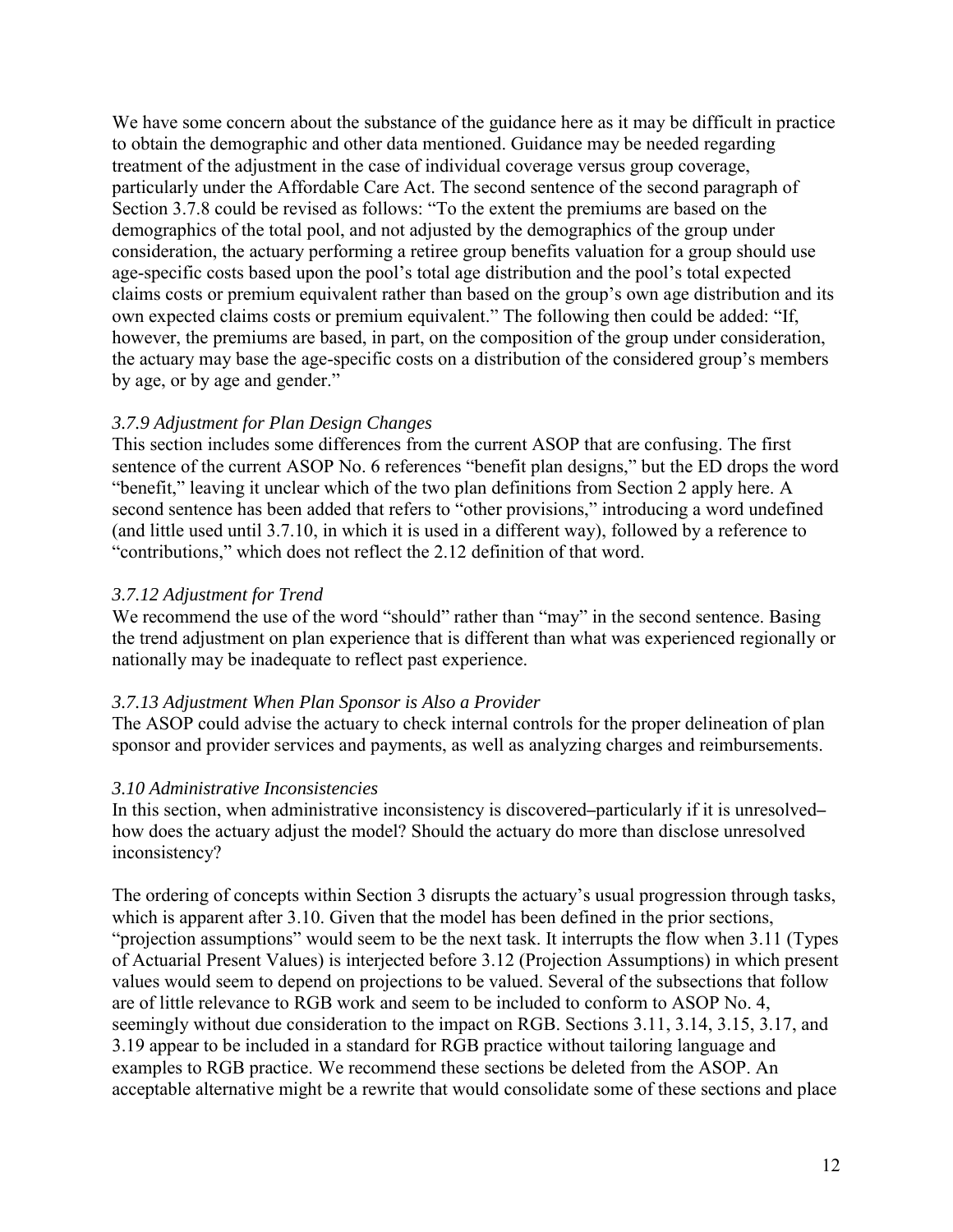emphasis on RGB language and practice examples. Section 3.16 would be among the sections that would benefit from this.

### *Section 3.12 Projection Assumptions*

In the first paragraph of Section 3.12.1 (Health Care Cost Trend Rate), we suggest adding a sentence before the last one. The new sentence would be, "The mix of these services is usually significantly different with or without Medicare coverage, so the actuary should consider separate trend assumptions under age 65 and for ages 65 and older."

The second paragraph of this section states that the actuary *should* (emphasis added) determine the appropriate length of a select period for transitioning between the initial trend assumption and the long-term trend assumption. The ED could be amended to include an example of a generally appropriate horizon or describe when a horizon is too brief. As an alternative, the ED could include an example of when a horizon is not considered generally appropriate. This is an area in which the standard could provide useful guidance.

It also may need to clarify for actuaries the distinctions between trend rates for total claims incurred (and approved) under the plan, as opposed to net claims being paid by the employer. The current discussion indirectly addresses this in recommending potentially different trend rates for various components of medical care. It does not discuss the leveraging effect if using trend rates for net claims. Language that might be added after the last sentence about maximums is as follows: "In addition, the actuary should adjust the trend assumption to reflect leveraging that occurs when trend is applied to gross charges versus the more common net claim costs." Mention in the Appendix is not sufficient as this effect may be material; lack of inclusion of this effect may understate health trend assumptions.

In the first paragraph, last sentence, in Section 3.12.1(d) (Adverse Selection), we suggest the following modification: "When a retiree group benefits plan offers benefit options, consider the impact of adverse selection on plan costs." We also note that adverse selection is a phenomenon, not a process. In addition, consideration might be given to drafting a paragraph highlighting the need to review levels of participant contributions relative to benefits received and how that participant payment percentage influences enrollment and is, essentially, another measure of adverse selection.

# *3.12.2 Demographic Assumptions*

In Section 3.12.2 (a) (Demographic Assumptions—Assumptions based upon Related Pension Plan Valuation) some mention also should be made that there be consistency between assumptions other than retirement age, which in a pension valuation may be a weighted average of expected ages or simply the normal retirement age if other retirement ages have actuarially equivalent benefits.

In Section 3.12.2 (d) (Mortality), the introductory qualifier, "When the per capita health care costs are expected to increase during the projection period," is not necessary and we recommend it be removed.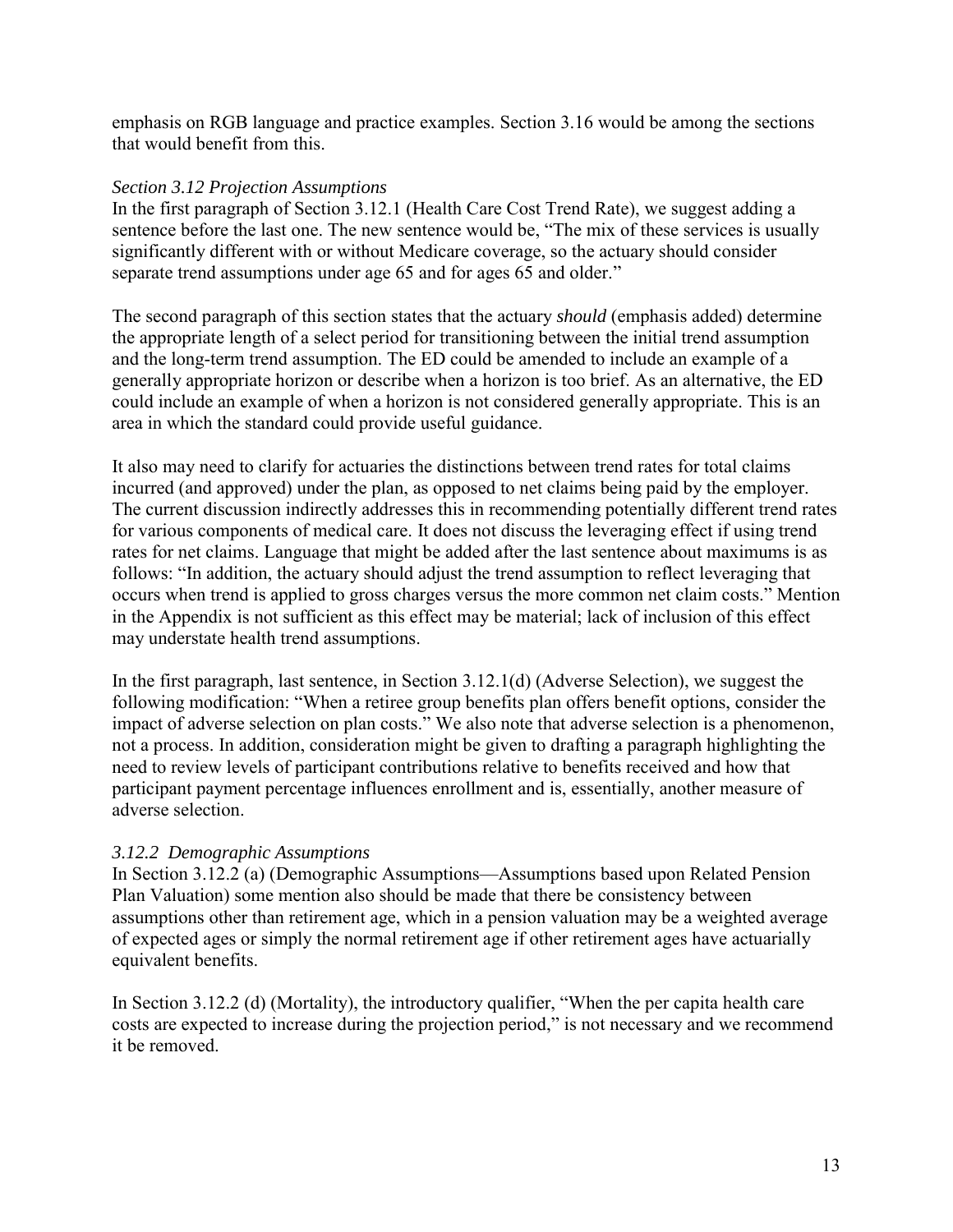## *3.12.3 Participant and Dependent Coverage Assumptions*

We suggest the last sentence be modified to add at the end, "along with administrative practices" and plan experience related to enrollment/re-enrollment for contingent participants and dependents, when allowed."

#### *3.12.3 (a) Retiree Group Benefits Plan Participation*  Should changes in law also be considered?

# *3.12.3 (b) Dependent Coverage*

We suggest mention should be made regarding situations in which both spouses work for the same employer, as can occur with major employers in a community. Adjustments should be made to avoid double-counting dependents and retirees.

# *3.12.4 Effect of Retiree Group Benefit Plan Changes on Assumptions*

The first paragraph shows some of the problem that comes with ambiguous use of the word "plan." It appears that, to avoid using the word "plan" in a paragraph that would not otherwise change from the current ASOP, the word "provisions" has been used. In the same sentence, the word "element" is used. The two different words seem to refer to the same thing, although one is plural and the other singular.

In the first paragraph, second to last sentence, we suggest a change to "... add HMO coverage options that may be selected by a portion of its retiree group..." rather than the current "add…for a portion" The HMO example given in this paragraph no longer clearly illustrates the point about a plan change affecting assumptions. (The differences brought on by an HMO may have been clearer in 2000 than in 2012, which is evidence in itself.) The addition of the sentence about short-term and long-term implications is unnecessary, since the previous sentence mentions current costs and future trends.

The second paragraph in this section is an unsatisfactory change from the current language that makes a similar point. First, "should consider" is not used in this paragraph, only "should." Then, the ED says "for most …purposes" the actuary "should assume" programs "will continue indefinitely even though" that is unlikely. There is a strong "should" statement "for most purposes" without any indication in this sentence or the remainder of the paragraph to what purposes the "should" applies. The next sentence adds to the confusion with a "should" in the opposite direction "when appropriate" without any indication of when it would be appropriate and when not. That sentence also includes the words "probability" and "significantly," which makes the guidance almost completely obscure.

The final sentence includes "should disclose" language that applies only to the assumption in the sentence before (when change is modeled). The implication is that the actuary does not need to disclose the assumption that the plan will continue indefinitely. Actuaries disclosing RGB results, however, often include language that cautions any reader that the valuation results should not be taken as indication that the plan will continue indefinitely. This would seem appropriate in many situations and the ASOP also should advise the actuary similarly.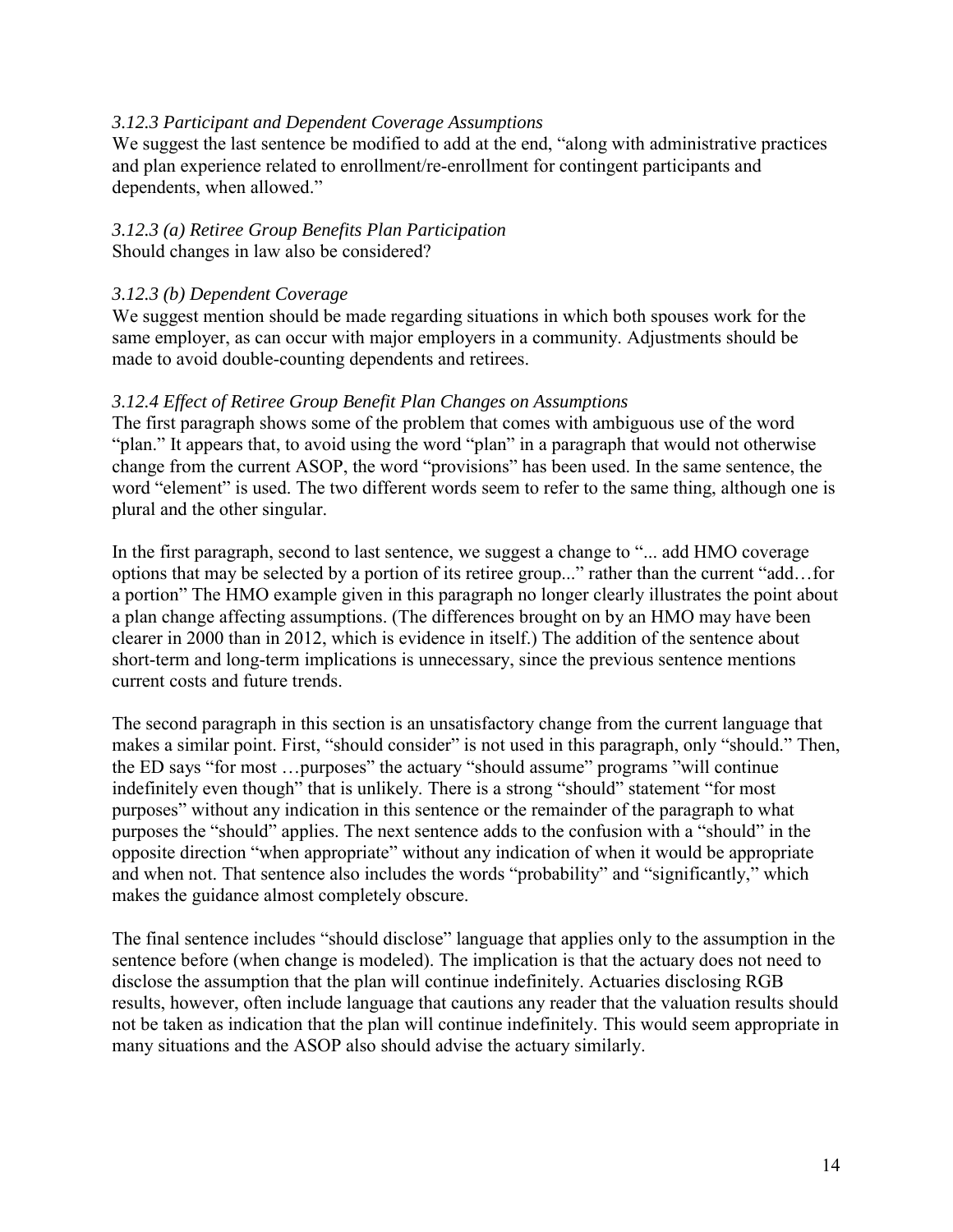It is essential to provide guidance as to how assumptions about the future should fit the realities of the present, which include an expectation on the part of sponsor and beneficiary that current plan provisions will change. The current ASOP No. 6 paragraph is better than the ED Section 3.12.4 and could be updated with some reference to what we have learned about risk measurement in the intervening years. Note our earlier comment on Section 3.3.3.

Is there anywhere in the ED that advises what to do with a plan that has a history of periodic changes in co-pay amounts? Defining the substantive plan was Federal Accounting Standard Board's answer to this and it has proven to be satisfactory.

# 3.14 Measuring the Value of Accrued or Vested Benefits

As noted previously, we find this section particularly inappropriate in its references and selection of words. It should be deleted. We also find Sections 3.11, 3.15, 3.16, 3.17, and 3.19 to be inappropriately worded for a RGB standard and recommend deletion, or major rewrites to provide a proper and helpful RGB context.

# *3.18 Approximations and Estimates*

This section also should specify that the actuary disclose the use of approximations or estimates, as described in Section 4.1 (h), (j), and  $(x)$ .

# *3.20.1 Modeled Cash Flows Compared to Recent Experience*

We suggest changing the phrase "small benefit plans" to "benefit plans with limited credible experience." (We also note that this section, Reasonableness of Results, does not have a parallel in ASOP No. 4 and suggest that this is one of several advances that have appeared in ASOP No. 6 that would benefit the pension standard.)

# *3.22 Reliance on a Collaborating Actuary*

Guidance in this section regarding collaboration could be strengthened. Rather than say actuaries "may collaborate," we suggest "should consider" or possibly "it may be advisable" that actuaries collaborate if not having appropriate qualifications in a practice area. If "issuing the actuarial opinion" does not imply signing it, the language should be strengthened. Practice might be strengthened if there was guidance in the ASOP regarding identification of the actuary responsible for health assumptions, the actuary responsible for the retirement assumptions, and the actuary responsible for assessing the reasonableness of results. The language and guidance should be consistent with the Qualification Standards.

# **Section 4. Communications and Disclosures**

Again in Section 4, as elsewhere in this ED, the overall effectiveness of the guidance offered is diluted each time words or concepts are inserted that clearly refer to pension concerns with limited if any relevance to RGB practice. Subsections that fall into that category include (l), (m),  $(n)$ ,  $(o)$ ,  $(p)$ ,  $(q)$ ,  $(r)$ ,  $(s)$ , and maybe  $(w)$ . Subsection 4.1.h might be amended to include a description of the analysis used to merge the claims costs analysis within the long-term projection of results.